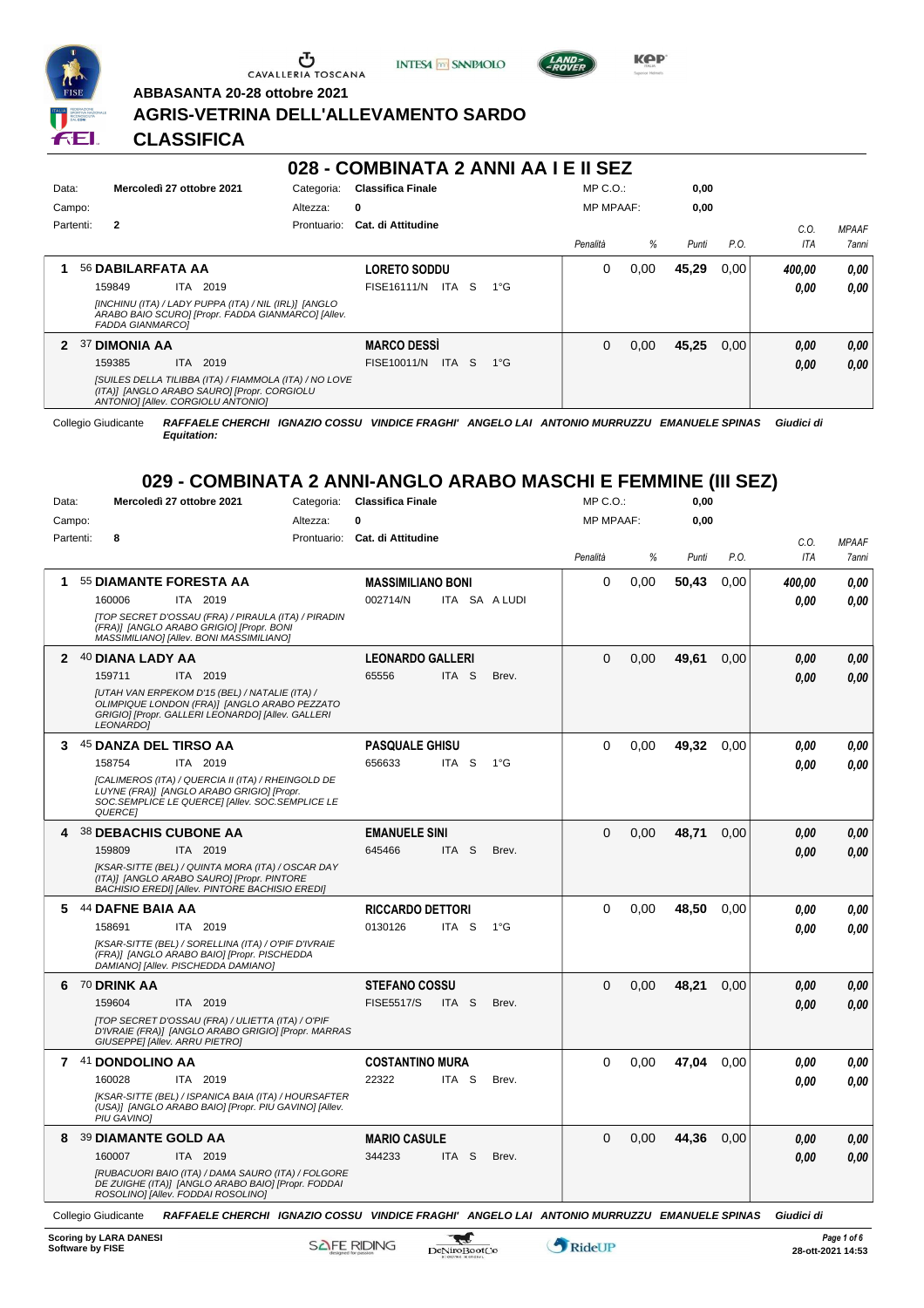

 $\begin{array}{c}\n\bullet \\
\bullet \\
\bullet \\
\bullet \\
\bullet\n\end{array}$  CAVALLERIA TOSCANA





**ABBASANTA 20-28 ottobre 2021**

## **AGRIS-VETRINA DELL'ALLEVAMENTO SARDO**

**CLASSIFICA**

*Equitation:*

#### **030 - COMBINATA 2 ANNI-SELLA ITALIANO MASCHI**

| Data:        | Mercoledì 27 ottobre 2021<br>Categoria:                                                                                                | <b>Classifica Finale</b>            | MP C.O.:            | 0,00          |                      |
|--------------|----------------------------------------------------------------------------------------------------------------------------------------|-------------------------------------|---------------------|---------------|----------------------|
| Campo:       | Altezza:                                                                                                                               | 0                                   | <b>MP MPAAF:</b>    | 0,00          |                      |
| Partenti:    | 24                                                                                                                                     | Prontuario: Cat. di Attitudine      |                     |               | C.O.<br><b>MPAAF</b> |
|              |                                                                                                                                        |                                     | %<br>Penalità       | P.O.<br>Punti | ITA<br>7anni         |
| 1            | 60 DEBOI                                                                                                                               | <b>LEONARDO GALLERI</b>             | 0                   |               |                      |
|              | ITA 2019<br>159916                                                                                                                     | 65556<br>ITA S<br>Brev.             | 0,00                | 51,25<br>0,00 | 400,00<br>0,00       |
|              | [LOHENGRIN DI VILLA EMILIA (ITA) / VALVERDE (ITA) /                                                                                    |                                     |                     |               | 0.00<br>0,00         |
|              | NADIR DI SAN PATRIGNANO (ITA)] [SELLA ITALIANO                                                                                         |                                     |                     |               |                      |
|              | GRIGIO] [Propr. GALLERI RAFFAELE] [Allev. GALLERI<br><b>RAFFAELE</b>                                                                   |                                     |                     |               |                      |
| $\mathbf{2}$ | 50 DADINA                                                                                                                              | <b>LEONARDO GALLERI</b>             | $\Omega$<br>0,00    | 50,68<br>0.00 | 0.00<br>0,00         |
|              | 159301<br>ITA 2019                                                                                                                     | 65556<br>ITA <sub>S</sub><br>Brev.  |                     |               |                      |
|              | [LOHENGRIN DI VILLA EMILIA (ITA) / QUIRITTA (ITA) /                                                                                    |                                     |                     |               | 0,00<br>0.00         |
|              | ROBINE (BEL)] [SELLA ITALIANO GRIGIO] [Propr. GALLERI<br>LEONARDO] [Allev. GALLERI LEONARDO]                                           |                                     |                     |               |                      |
| 3.           | <b>65 DESYRE'</b>                                                                                                                      | <b>STEFANO COSSU</b>                | $\Omega$<br>0,00    | 50,14<br>0.00 | 0,00<br>0,00         |
|              | 157392<br>ITA 2019                                                                                                                     | <b>FISE5517/S</b><br>ITA S<br>Brev. |                     |               | 0.00<br>0.00         |
|              | [CONCORDE (NLD) / DEBRY (ITA) / ROBINE (BEL)]<br>[SELLA ITALIANO BAIO] [Propr. COSSU FRANCESCO                                         |                                     |                     |               |                      |
|              | ANTONIO] [Allev. COSSU FRANCESCO ANTONIO]                                                                                              |                                     |                     |               |                      |
| 4            | 57 DOC DUCK                                                                                                                            | <b>MARCO DESSI</b>                  | $\Omega$<br>0,00    | 50,11<br>0.00 | 0.00<br>0,00         |
|              | ITA 2019<br>158628                                                                                                                     | FISE10011/N ITA S<br>$1^{\circ}G$   |                     |               | 0.00<br>0.00         |
|              | [CALIMEROS (ITA) / ZIKIKI DI VILLAGANA (ITA) / HERMES                                                                                  |                                     |                     |               |                      |
|              | D'AUTHIEUX (FRA)] [SELLA ITALIANO GRIGIO] [Propr.<br>MOTZO FRANCESCO] [Allev. MOTZO FRANCESCO]                                         |                                     |                     |               |                      |
| 5            | 52 DIAMANTE DORADO                                                                                                                     | <b>MARCO DESSI</b>                  | $\Omega$<br>0,00    | 49,86<br>0,00 | 0.00<br>0,00         |
|              | 158490<br>ITA 2019                                                                                                                     | FISE10011/N ITA S<br>$1^{\circ}G$   |                     |               | 0.00<br>0.00         |
|              | [KSAR-SITTE (BEL) / LUCY (ITA) / PIRADIN (FRA)] [SELLA                                                                                 |                                     |                     |               |                      |
|              | ITALIANO BAIO] [Propr. SCANO GIOMARIA] [Allev. SCANO<br>GIOMARIA]                                                                      |                                     |                     |               |                      |
| 6            | 49 DEGNA                                                                                                                               | <b>MARIO CASULE</b>                 | $\Omega$<br>0,00    | 49,64<br>0,00 | 0.00<br>0,00         |
|              | 159905<br>ITA 2019                                                                                                                     | 344233<br>ITA <sub>S</sub><br>Brev. |                     |               | 0.00<br>0.00         |
|              | [SUNDAY DE RIVERLAND (FRA) / KASIA DEL BEIRO (ITA) /                                                                                   |                                     |                     |               |                      |
|              | ERUOCOMMERCE PARIS (DEU) [SELLA ITALIANO<br>GRIGIO] [Propr. COLUMBU GESUINO] [Allev. COLUMBU                                           |                                     |                     |               |                      |
|              | <b>GESUINO1</b>                                                                                                                        |                                     |                     |               |                      |
|              | 7 47 DAMA DI CORTE                                                                                                                     | <b>MARCO DESSI</b>                  | $\Omega$<br>0,00    | 49,36<br>0.00 | 0.00<br>0,00         |
|              | ITA 2019<br>159346                                                                                                                     | FISE10011/N ITA S<br>$1^{\circ}G$   |                     |               | 0.00<br>0.00         |
|              | [CALIMEROS (ITA) / SARDA BAIA (ITA) / O'PIF D'IVRAIE                                                                                   |                                     |                     |               |                      |
|              | (FRA)] [SELLA ITALIANO GRIGIO] [Propr. DESOLIS<br>SALVATORE] [Allev. DESOLIS SALVATORE]                                                |                                     |                     |               |                      |
| 8            | 48 COMME L'ECLAIR                                                                                                                      | <b>GRAZIA GIORICO</b>               | $\Omega$<br>0,00    | 48,71<br>0,00 | 0,00<br>0,00         |
|              | 160101<br>ITA 2019                                                                                                                     | FISE13235/N ITA S<br>$1^{\circ}G$   |                     |               | 0.00<br>0.00         |
|              | [COMME IL FAUT (DEU) / QUINTA SAUTA (ITA) / ROBINE<br>(BEL)] [SELLA ITALIANO SAURO] [Propr. GIORICO<br>GRAZIA] [Allev. GIORICO GRAZIA] |                                     |                     |               |                      |
| 8            | 54 DILLARU SARDO                                                                                                                       | <b>EMANUELE SINI</b>                | 0<br>0,00           | 48,71<br>0,00 | 0.00<br>0,00         |
|              | 160134<br>ITA 2019                                                                                                                     | 645466<br>ITA S<br>Brev.            |                     |               | 0,00<br>0.00         |
|              | [QUANTUM (DEU) / ORSETTA (ITA) / KSAR-SITTE (BEL)]                                                                                     |                                     |                     |               |                      |
|              | [SELLA ITALIANO BAIO SCURO] [Propr. CORONA ALAN]<br>[Allev. CORONA GIMMATTEO]                                                          |                                     |                     |               |                      |
| 10           | 66 DANUBIOS                                                                                                                            | <b>LUIGI IRIU</b>                   | $\mathbf 0$<br>0,00 | 48,57<br>0,00 | 0.00<br>0,00         |
|              | 159041<br>ITA 2019                                                                                                                     | 000169/N<br>ITA SA 1°G              |                     |               | 0,00<br>0.00         |
|              | [CANTURANU (DEU) / VOILAT (ITA) / NABAB DE REVE                                                                                        |                                     |                     |               |                      |
|              | (BEL)] [SELLA ITALIANO BAIO SCURO] [Propr. IRIU LUIGI]<br>[Allev. CONTINI OLIVIERO]                                                    |                                     |                     |               |                      |
| 11           | 64 DONATELLA BELLA                                                                                                                     | <b>RICCARDO DETTORI</b>             | $\Omega$<br>0,00    | 48,14<br>0,00 | 0.00                 |
|              | 158496<br>ITA 2019                                                                                                                     | 0130126<br>ITA S<br>1°G             |                     |               | 0,00                 |
|              | [CALIMEROS (ITA) / ONIMPIA (ITA) / HOROWITS DI SAN                                                                                     |                                     |                     |               | 0,00<br>0,00         |
|              | PATRIGNANO (ITA)] [SELLA ITALIANO GRIGIO] [Propr.                                                                                      |                                     |                     |               |                      |
|              | MANCA FRANCESCO] [Allev. MANCA FRANCESCO]                                                                                              |                                     |                     |               |                      |

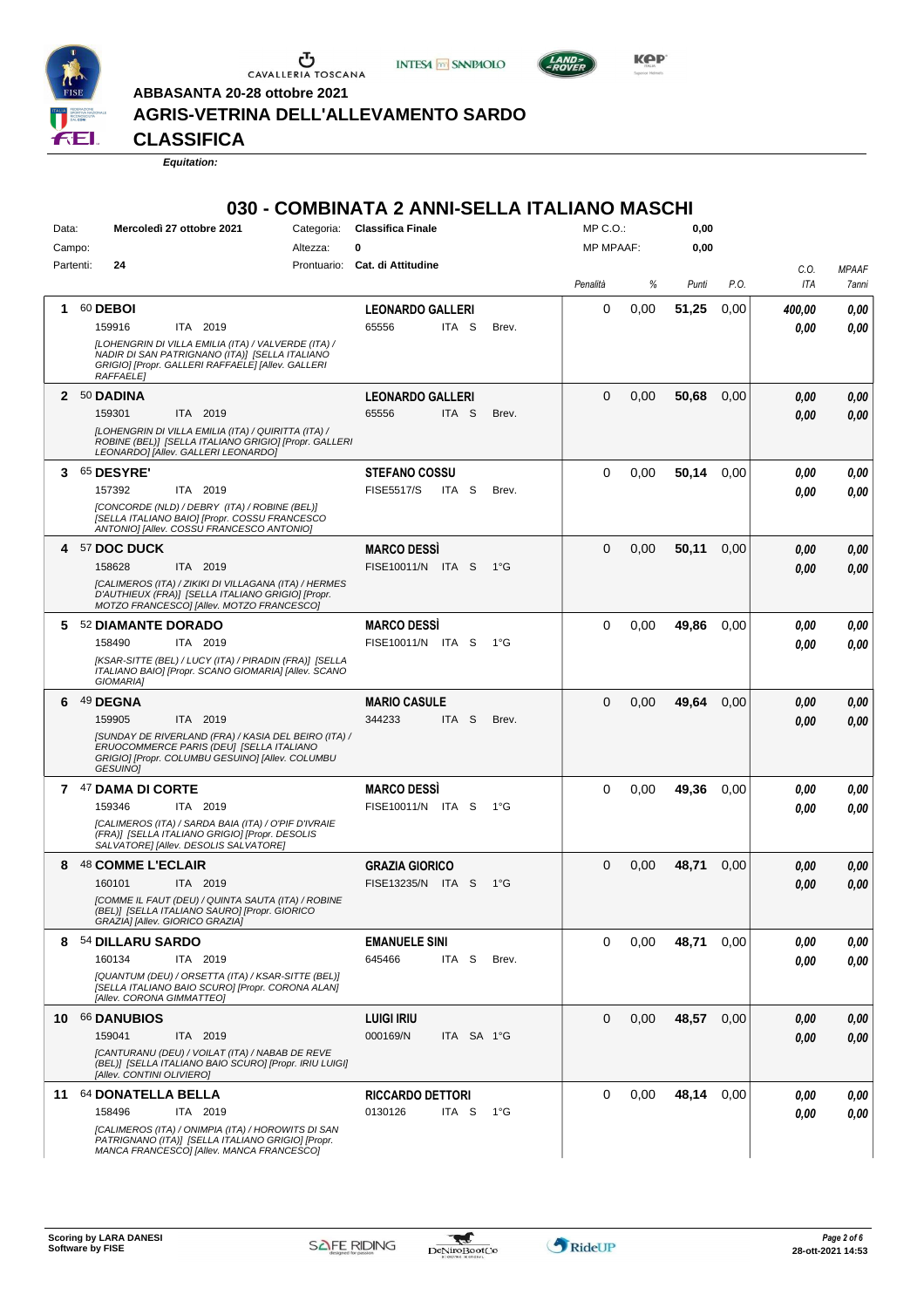

 $\begin{array}{c}\n\bullet \\
\bullet \\
\bullet \\
\bullet\n\end{array}$  CAVALLERIA TOSCANA

**INTESA M** SANPAOLO



**Kep** 

**ABBASANTA 20-28 ottobre 2021 AGRIS-VETRINA DELL'ALLEVAMENTO SARDO**

**CLASSIFICA**

|           |                                                                                                                                                                                        |            | 030 - COMBINATA 2 ANNI-SELLA ITALIANO MASCHI  |                  |      |       |      |             |                       |
|-----------|----------------------------------------------------------------------------------------------------------------------------------------------------------------------------------------|------------|-----------------------------------------------|------------------|------|-------|------|-------------|-----------------------|
| Data:     | Mercoledì 27 ottobre 2021                                                                                                                                                              | Categoria: | <b>Classifica Finale</b>                      | $MP C. O.$ :     |      | 0,00  |      |             |                       |
| Campo:    |                                                                                                                                                                                        | Altezza:   | 0                                             | <b>MP MPAAF:</b> |      | 0,00  |      |             |                       |
| Partenti: | 24                                                                                                                                                                                     |            | Prontuario: Cat. di Attitudine                | Penalità         | %    | Punti | P.O. | C.O.<br>ITA | <b>MPAAF</b><br>7anni |
| 12        | 69 DAYANA                                                                                                                                                                              |            | <b>LEONARDO GALLERI</b>                       | 0                | 0,00 | 47,82 | 0,00 | 0,00        | 0,00                  |
|           | 159703<br>ITA 2019                                                                                                                                                                     |            | 65556<br>ITA S<br>Brev.                       |                  |      |       |      | 0.00        | 0.00                  |
|           | [LOHENGRIN DI VILLA EMILIA (ITA) / QUILVIA (ITA) /<br>FANDANGO X (ITA)] [SELLA ITALIANO BAIO] [Propr. ARCA<br>ANDREAI [Allev. ANGIUS BONIFACIO]                                        |            |                                               |                  |      |       |      |             |                       |
| 13        | 58 DOMITILLA                                                                                                                                                                           |            | <b>COSTANTINO MURA</b>                        | $\Omega$         | 0,00 | 47,36 | 0.00 | 0.00        | 0.00                  |
|           | ITA 2019<br>158495<br>[CALIMEROS (ITA) / ISOLANA (ITA) / RHEINGOLD DE<br>LUYNE (FRA)] [SELLA ITALIANO GRIGIO] [Propr. FAEDDA<br>MARIA ANTONIETTA] [Allev. FAEDDA MARIA ANTONIETTA]     |            | 22322<br>ITA <sub>S</sub><br>Brev.            |                  |      |       |      | 0.00        | 0.00                  |
|           | 14 53 DHERMINE                                                                                                                                                                         |            | <b>COSTANTINO BEBBERE</b>                     | $\Omega$         | 0,00 | 47.32 | 0.00 | 0,00        | 0,00                  |
|           | ITA 2019<br>159567                                                                                                                                                                     |            | ITA SA 1°G<br>000845/N                        |                  |      |       |      | 0.00        | 0.00                  |
|           | [BABALOU DE LIGNY (LUX) / HERMINE DE GULDENBOOM<br>(BEL) / FLORETU (DEU9] [SELLA ITALIANO SAURO]<br>[Propr. PORQUEDDU GIUSEPPE] [Allev. PORQUEDDU<br><b>GIUSEPPE]</b>                  |            |                                               |                  |      |       |      |             |                       |
|           | 15 67 DANTURA                                                                                                                                                                          |            | <b>LORENZO GIULIANO</b>                       | $\Omega$         | 0,00 | 47,11 | 0.00 | 0.00        | 0,00                  |
|           | 159347<br>ITA 2019                                                                                                                                                                     |            | <b>FISE7561/N</b><br>ITA S<br>Brev.           |                  |      |       |      | 0.00        | 0.00                  |
|           | [CANTURANO (DEU) / ATALA (ITA) / ARGENTINUS (DEU)]<br>[SELLA ITALIANO BAIO SCURO] [Propr. CASU IRENE]<br>[Allev. CASU IRENE]                                                           |            |                                               |                  |      |       |      |             |                       |
|           | 16 42 DEIANIRA                                                                                                                                                                         |            | <b>MARCO DESSI</b>                            | $\Omega$         | 0,00 | 46,61 | 0.00 | 0,00        | 0,00                  |
|           | 159921<br>ITA 2019                                                                                                                                                                     |            | FISE10011/N ITA S<br>$1^{\circ}G$             |                  |      |       |      | 0.00        | 0.00                  |
|           | [CALIMEROS (ITA) / QUERELLE (ITA) / GRATIANUS (DEU)]<br>[SELLA ITALIANO BAIO SCURO] [Propr. NIEDDU CLAUDIO]<br>[Allev. NIEDDU CLAUDIO]                                                 |            |                                               |                  |      |       |      |             |                       |
|           | 17 59 DARKLAILA                                                                                                                                                                        |            | <b>MARIO CASULE</b>                           | $\Omega$         | 0,00 | 46,32 | 0.00 | 0.00        | 0,00                  |
|           | 159362<br>ITA 2019                                                                                                                                                                     |            | 344233<br>ITA I<br>S<br>Brev.                 |                  |      |       |      | 0.00        | 0.00                  |
|           | [KSAR-SITTE (BEL) / FIRST FLORA (ITA) / ALLORO (FRA)]<br>[SELLA ITALIANO SAURO] [Propr. CASULE MARIO] [Allev.<br>CASULE MARIO]                                                         |            |                                               |                  |      |       |      |             |                       |
| 18        | 61 DECORADA BELLA                                                                                                                                                                      |            | <b>MARCO ARCA</b>                             | $\Omega$         | 0,00 | 45,64 | 0.00 | 0,00        | 0,00                  |
|           | 160214<br>ITA 2019<br>[CANTURANO (DEU) / ROBINIA ROSA (ITA) / CONCORAL<br>(DEU)] [SELLA ITALIANO BAIO] [Propr. CONTINI<br>OLIVIERO] [Allev. CONTINI OLIVIERO]                          |            | 001087/N<br>ITA <sub>S</sub><br>$1^{\circ}$ G |                  |      |       |      | 0.00        | 0.00                  |
| 19.       | 51 COME CANTURO                                                                                                                                                                        |            | <b>FEDERICO MURGIA</b>                        | $\Omega$         | 0,00 | 45,54 | 0,00 | 0.00        | 0,00                  |
|           | 159118<br>ITA 2019                                                                                                                                                                     |            | 002006/N<br>$1^{\circ}G$<br>ITA S             |                  |      |       |      | 0.00        | 0.00                  |
|           | [RUBACUORI BAIO (ITA) / CIRENAIKA Z (BEL) / CANTURO<br>(DEU)] [SELLA ITALIANO SAURO] [Propr. PASQUINI<br>STEFANIA] [Allev. PASQUINI STEFANIA]                                          |            |                                               |                  |      |       |      |             |                       |
|           | 20 46 DEA DORADA                                                                                                                                                                       |            | <b>EMANUELE SINI</b>                          | 0                | 0,00 | 45,18 | 0,00 | 0,00        | 0,00                  |
|           | 159331<br>ITA 2019                                                                                                                                                                     |            | 645466<br>ITA <sub>S</sub><br>Brev.           |                  |      |       |      | 0.00        | 0,00                  |
|           | [QUANTUM (DEU) / LUCILLA (ITA) / GRAF NOIR (DEU)]<br>[SELLA ITALIANO BAIO SCURO] [Propr. GAIAS GIOVANNI]<br>[Allev. GAIAS GIOVANNI]                                                    |            |                                               |                  |      |       |      |             |                       |
|           | 21 68 SISYBRASH                                                                                                                                                                        |            | <b>PIETRO ARBA</b>                            | $\Omega$         | 0,00 | 45,04 | 0.00 | 0,00        | 0,00                  |
|           | 159695<br>ITA 2019                                                                                                                                                                     |            | FISE11428/N ITA S<br>1°G                      |                  |      |       |      | 0.00        | 0.00                  |
|           | [QUOD D.C.(ITA) / COSTA RICA (DEU) / CONTENDER<br>(DEU)] [SELLA ITALIANO GRIGIO] [Propr. PIANU<br>AGOSTINA] [Allev. PIANU AGOSTINA]                                                    |            |                                               |                  |      |       |      |             |                       |
|           | 22 62 DOINANICORO                                                                                                                                                                      |            | <b>MARCO DESSI</b>                            | $\Omega$         | 0,00 | 44,86 | 0.00 | 0,00        | 0,00                  |
|           | 159970<br>ITA 2019                                                                                                                                                                     |            | FISE10011/N ITA S 1°G                         |                  |      |       |      | 0.00        | 0,00                  |
|           | [AUSTIN (DEU) / ONDA NERA (ITA) / GRAF NOIR (DEU)]<br>[SELLA ITALIANO BAIO] [Propr. AZ.AGR. TILLAI DI LOI<br>SILVANA] [Allev. AZ.AGR. TILLAI DI LOI SILVANA]                           |            |                                               |                  |      |       |      |             |                       |
|           | 23 63 DOUGLAS                                                                                                                                                                          |            | <b>EMANUELE SINI</b>                          | $\Omega$         | 0,00 | 44,75 | 0,00 | 0,00        | 0,00                  |
|           | 160152<br>ITA 2019                                                                                                                                                                     |            | 645466<br>ITA S<br>Brev.                      |                  |      |       |      | 0,00        | 0.00                  |
|           | [BABALOU DE LIGNY (LUX) / NINZOLA (ITA) / HATTRICK<br>(NLD)] [SELLA ITALIANO BAIO] [Propr. NIEDDU MARIA<br>TIZIANA] [Allev. AZ AGRICOLA DETTORI S. DI DETTORI G<br>$MARIO E C. S.S.$ ] |            |                                               |                  |      |       |      |             |                       |

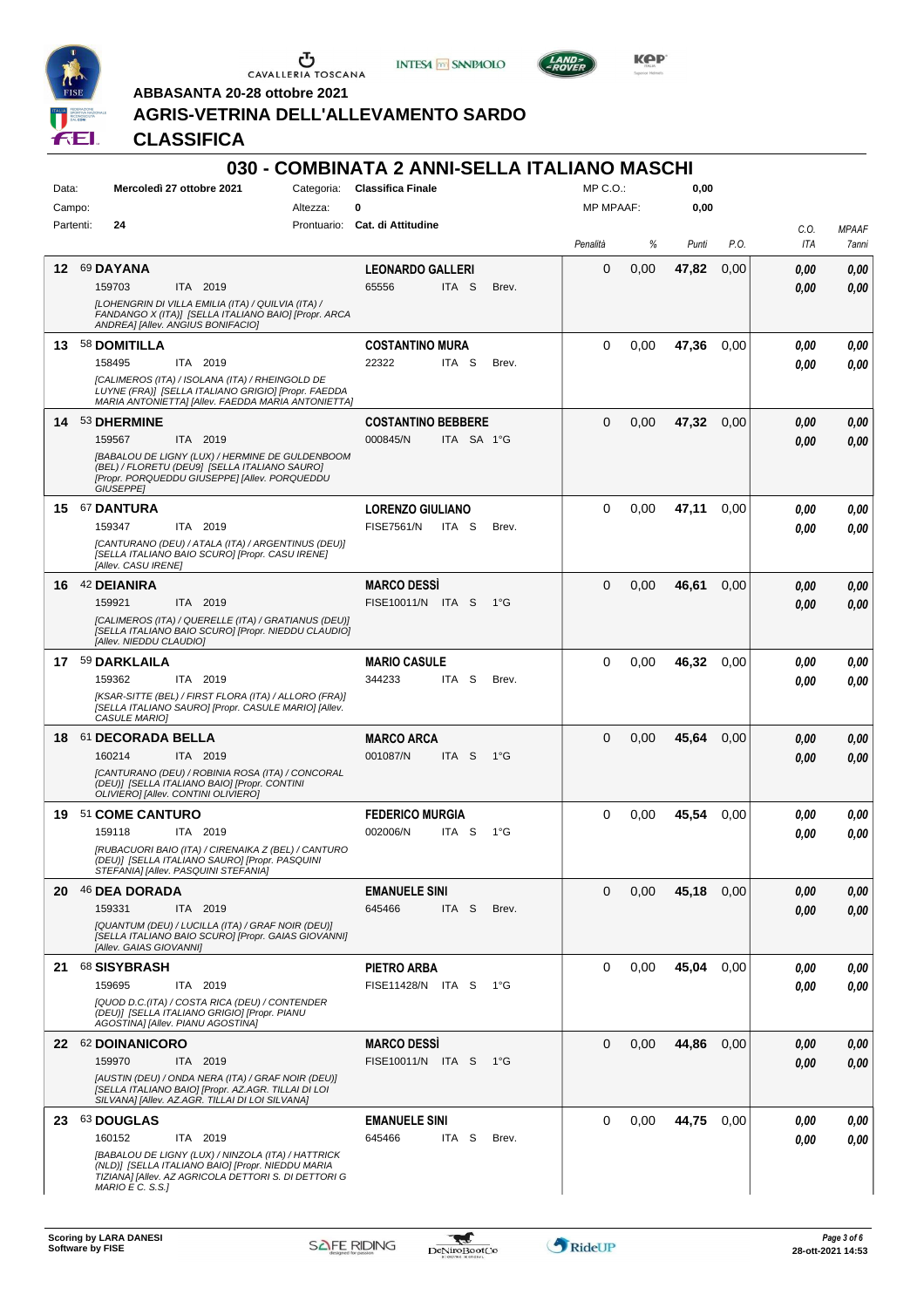

Ⴠ CAVALLERIA TOSCANA





**KPP** 

**ABBASANTA 20-28 ottobre 2021**

#### **AGRIS-VETRINA DELL'ALLEVAMENTO SARDO**

**CLASSIFICA**

#### **030 - COMBINATA 2 ANNI-SELLA ITALIANO MASCHI** Data: **Mercoledì 27 ottobre 2021** Categoria: Classifica Finale Prontuario: **Cat. di Attitudine** Campo: Partenti: **24** Altezza: **0** MP C.O.: MP MPAAF: **0,00 0,00** *Penalità % Punti P.O. C.O. ITA MPAAF 7anni* **24** 43 **DARK BALOU** ITA 2019 **MARCO ARCA** *[BABALOU DE LIGNY (LUX) / CLEO (BEL) / DARCO (BEL)] [SELLA ITALIANO BAIO] [Propr. MELE ELISABETTA] [Allev. SABA GIUSEPPE]* ITA S 1°G 0 0,00 **44,04** 0,00 *0,00 0,00 0,00* 158683 ITA 2019 001087/N ITA S 1°G <mark> *0,00 0,00*</mark>

Collegio Giudicante *RAFFAELE CHERCHI IGNAZIO COSSU VINDICE FRAGHI' ANGELO LAI ANTONIO MURRUZZU EMANUELE SPINAS Giudici di Equitation:*

# **031 - COMBINATA 3 ANNI-ANGLO ARABO MASCHI E FEMMINE (I E II SEZ)**

| Data:     | Giovedì 28 ottobre 2021                                                                                                                      | Categoria:    | <b>Classifica Finale</b>  |                  |               | $MP C. O.$ :     |          | 0,00  |      |             |                       |
|-----------|----------------------------------------------------------------------------------------------------------------------------------------------|---------------|---------------------------|------------------|---------------|------------------|----------|-------|------|-------------|-----------------------|
| Campo:    |                                                                                                                                              | Altezza:<br>0 |                           |                  |               | <b>MP MPAAF:</b> |          | 0,00  |      |             |                       |
| Partenti: | 5                                                                                                                                            | Prontuario:   | <b>Cat. di Attitudine</b> |                  |               | Penalità         | %        | Punti | P.O. | C.0.<br>ITA | <b>MPAAF</b><br>7anni |
| 1         | 2 CORSICANA AA                                                                                                                               |               | <b>RICCARDO DETTORI</b>   |                  |               |                  | 0 175,55 | 70,22 | 0,00 | 400.00      | 0,00                  |
|           | ITA 2018<br>157585                                                                                                                           | 0130126       |                           | ITA <sub>S</sub> | $1^{\circ}$ G |                  |          |       |      | 0.00        | 0.00                  |
|           | [O'PIF D'IVRAIE (FRA) / CHIGULA (ITA) / PHOSPH'OR<br>(FRA)] [ANGLO ARABO BAIO] [Propr. PALA ANTONIETTA]<br>[Allev. PALA ANTONIETTA]          |               |                           |                  |               |                  |          |       |      |             |                       |
| 2         | 10 CRISTALLINA AA                                                                                                                            |               | <b>FRANCESCO ARCA</b>     |                  |               | $\Omega$         | 0,00     | 70,10 | 0.00 | 0.00        | 0,00                  |
|           | 157600<br>ITA 2018                                                                                                                           |               | 5233652                   | ITA S            | Brev.         |                  |          |       |      | 0,00        | 0,00                  |
|           | [KING SIZE (FRA) / MOLECOLA (ITA) / RHEINGOLD DE<br>LUYNE (FRA)] [ANGLO ARABO BAIO] [Propr. PODDIGHE<br>GIOVANNII [Allev. PODDIGHE GIOVANNI] |               |                           |                  |               |                  |          |       |      |             |                       |
| 3         | <b>30 CORO ERANU AA</b>                                                                                                                      |               | <b>ANDREA PES</b>         |                  |               | 0                | 0,00     | 69,83 | 0,00 | 0,00        | 0.00                  |
|           | 158173<br>ITA 2018                                                                                                                           |               | <b>FISE7081/N</b>         | ITA S            | $1^{\circ}G$  |                  |          |       |      | 0.00        | 0.00                  |
|           | [LALIQUIE (ITA) / REA (ITA) / OREGON (ITA)] [ANGLO<br>ARABO SAURO] [Propr. CENTRO IPPICO CORTI<br>GARDESANE] [Allev. LADU LUIGI]             |               |                           |                  |               |                  |          |       |      |             |                       |
| 4         | 13 CIN CIN AA                                                                                                                                |               | <b>SALVATORE CARTA</b>    |                  |               | 0                | 0,00     | 68,26 | 0.00 | 0.00        | 0,00                  |
|           | 156903<br>ITA 2018                                                                                                                           |               | FISE11626/N ITA S         |                  | Brev.         |                  |          |       |      | 0,00        | 0.00                  |
|           | [O'PIF D'IVRAIE (FRA) / CARAMBA (ITA) / DELFO DE OSSI<br>(ITA)] [ANGLO ARABO GRIGIO] [Propr. SICCU<br>FRANCESCOI [Allev. FAIS SEBASTIANO]    |               |                           |                  |               |                  |          |       |      |             |                       |
| 5         | 28 CLERO AA                                                                                                                                  |               | <b>SALVATORE CARTA</b>    |                  |               | 0                | 0,00     | 65,13 | 0.00 | 0,00        | 0.00                  |
|           | 157163<br>ITA 2018                                                                                                                           |               | FISE11626/N ITA S         |                  | Brev.         |                  |          |       |      | 0,00        | 0.00                  |
|           | [MUNTANARU (ITA) / CANESSA (ITA) / OLYMPIQUE<br>LONDON (FRA)] [ANGLO ARABO GRIGIO] [Propr. BRAU<br>ANTONELLOI [Allev. BRAU ANTONELLO]        |               |                           |                  |               |                  |          |       |      |             |                       |

*Equitation:*

Collegio Giudicante *RAFFAELE CHERCHI IGNAZIO COSSU VINDICE FRAGHI' ANGELO LAI ANTONIO MURRUZZU EMANUELE SPINAS Giudici di*

# **032 - COMBINATA 3 ANNI-ANGLO ARABO MASCHI E FEMMINE (III SEZ)**

| Data:        | Giovedì 28 ottobre 2021   |                                                                                                                                                   | Categoria:  | <b>Classifica Finale</b>    |             |              | $MP C. O.$ :     |          | 0,00  |      |        |                     |
|--------------|---------------------------|---------------------------------------------------------------------------------------------------------------------------------------------------|-------------|-----------------------------|-------------|--------------|------------------|----------|-------|------|--------|---------------------|
| Campo:       |                           |                                                                                                                                                   | Altezza:    | 0                           |             |              | <b>MP MPAAF:</b> |          | 0,00  |      |        |                     |
| Partenti:    | 5                         |                                                                                                                                                   | Prontuario: | Cat. di Attitudine          |             |              |                  |          |       |      | C.0    | <b>MPAAF</b>        |
|              |                           |                                                                                                                                                   |             |                             |             |              | Penalità         | %        | Punti | P.O. | ITA    | <i><b>7anni</b></i> |
|              | <b>7 CONTESTATRICE AA</b> |                                                                                                                                                   |             | PIETRO ARBA                 |             |              |                  | 0 181,28 | 72,51 | 0.00 | 400,00 | 0,00                |
|              | 159103                    | ITA 2018                                                                                                                                          |             | <b>FISE11428/N</b>          | ITA I<br>-S | $1^{\circ}G$ |                  |          |       |      | 0,00   | 0.00                |
|              |                           | [BABALOU DE LIGNY (LUX) / LAUNEDDAS (ITA) /<br>RHEINGOLD DE LUYNE (FRA)] [ANGLO ARABO SAURO]<br>[Propr. DESOGUS SIMONE] [Allev. CARBONI MAURIZIO] |             |                             |             |              |                  |          |       |      |        |                     |
| $\mathbf{2}$ | 29 CAIO SITTE AA          |                                                                                                                                                   |             | <b>LAURA ELISA MOMBELLI</b> |             |              | 0                | 0,00     | 70.80 | 0.00 | 0.00   | 0.00                |
|              | 158273                    | ITA 2018                                                                                                                                          |             | FISE18054/C                 | ITA S       | $1^{\circ}G$ |                  |          |       |      | 0.00   | 0.00                |
|              | [Allev. DETTORI RICCARDO] | [KSAR-SITTE (BEL) / QUEEN JUNIOR (ITA) / OREGON<br>(ITA)] [ANGLO ARABO GRIGIO] [Propr. FODDE LAURA]                                               |             |                             |             |              |                  |          |       |      |        |                     |

 $\mathcal{L}$ 

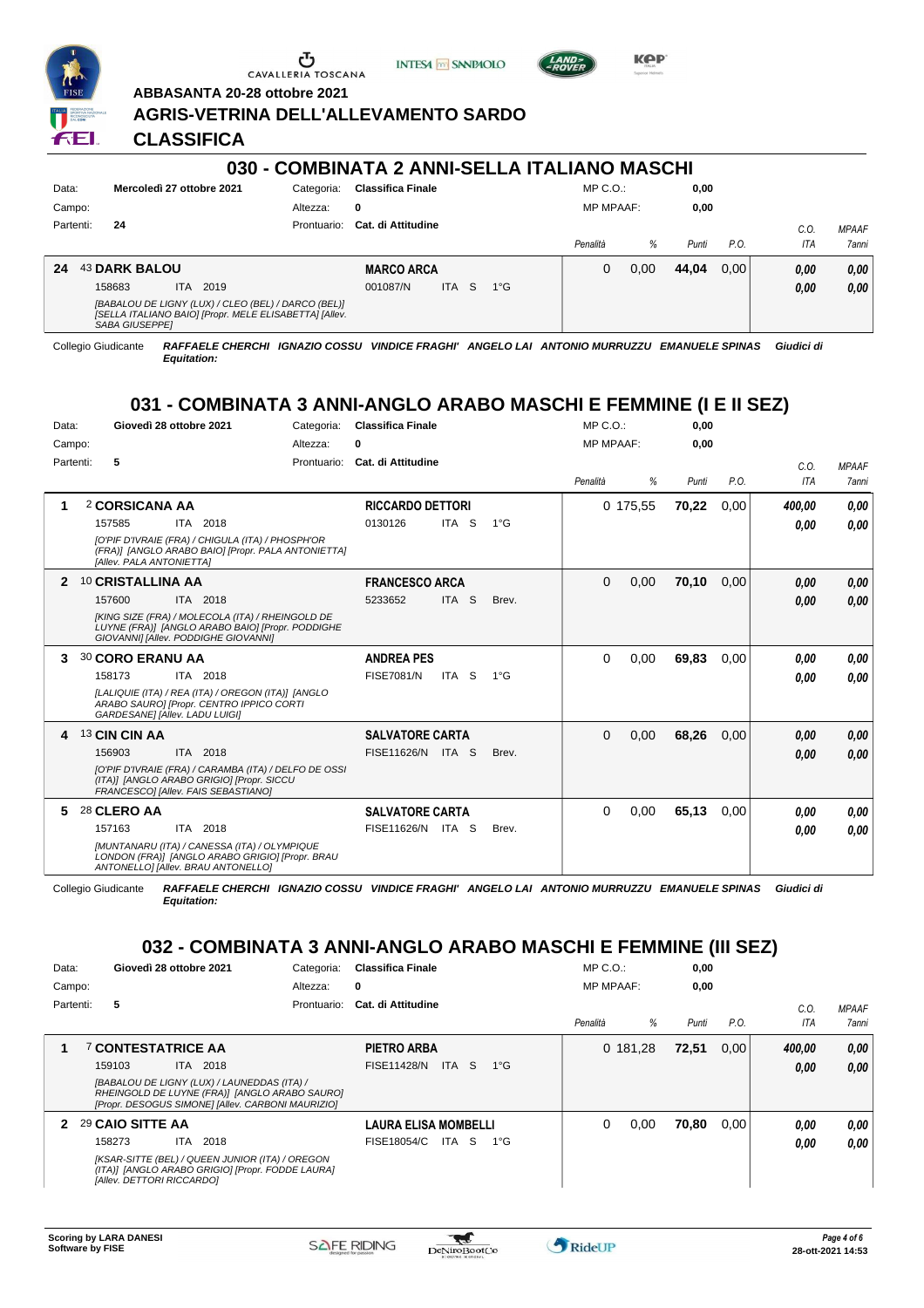

 $\sigma$   $\sigma$ 

**INTESA** M SANPAOLO



**Kep** 

**ABBASANTA 20-28 ottobre 2021**

# **AGRIS-VETRINA DELL'ALLEVAMENTO SARDO**

**CLASSIFICA**

## **032 - COMBINATA 3 ANNI-ANGLO ARABO MASCHI E FEMMINE (III SEZ)**

|                | <u> UJZ - COMDINATA J ANNI-ANGLO ANADO MAJONI E FEMIMINE (III JEZ)</u>                                                                             |             |                          |            |    |               |                  |          |       |      |      |              |
|----------------|----------------------------------------------------------------------------------------------------------------------------------------------------|-------------|--------------------------|------------|----|---------------|------------------|----------|-------|------|------|--------------|
| Data:          | Giovedì 28 ottobre 2021                                                                                                                            | Categoria:  | <b>Classifica Finale</b> |            |    |               | $MP C. O.$ :     |          | 0,00  |      |      |              |
|                | Campo:                                                                                                                                             | Altezza:    | 0                        |            |    |               | <b>MP MPAAF:</b> |          | 0,00  |      |      |              |
|                | Partenti:<br>5                                                                                                                                     | Prontuario: | Cat. di Attitudine       |            |    |               |                  |          |       |      | C.O. | <b>MPAAF</b> |
|                |                                                                                                                                                    |             |                          |            |    |               | Penalità         | %        | Punti | P.O. | ITA  | 7anni        |
| 3              | 26 CANNIGIONI AA                                                                                                                                   |             | <b>GIOVANNI ONNIS</b>    |            |    |               | 0                | 0,00     | 70,71 | 0,00 | 0,00 | 0,00         |
|                | 157315<br>ITA 2018                                                                                                                                 |             | <b>FISE4637/N</b>        | ITA I      | S. | 1°G           |                  |          |       |      | 0.00 | 0.00         |
|                | [CLOUD Z (DEU) / NUVOLA DELLA TILIBBA (ITA) / QURT<br>DE LA TILIBBA (ITA)] [ANGLO ARABO GRIGIO] [Propr.<br>RUBIU FRANCESCOI [Allev. CANU CATERINA] |             |                          |            |    |               |                  |          |       |      |      |              |
| $\overline{4}$ | 19 CESELLA AA                                                                                                                                      |             | <b>ANDREA GUSPINI</b>    |            |    |               |                  | 0 175,38 | 70,15 | 0,00 | 0.00 | 0,00         |
|                | ITA 2018<br>157915                                                                                                                                 |             | 001054/N                 | ITA.       | S. | $2^{\circ}$ G |                  |          |       |      | 0.00 | 0.00         |
|                | [ATHLETICO I (DEU) / INDEORADA (ITA) / RHEINGOLD DE<br>LUYNE (GFRA)] [ANGLO ARABO GRIGIO] [Propr. NURRA<br>ANTONIO] [Allev. NURRA ANTONIO]         |             |                          |            |    |               |                  |          |       |      |      |              |
| 5              | <b>9 CAMPIDANO AA</b>                                                                                                                              |             | <b>GIOVANNI ONNIS</b>    |            |    |               | 0                | 0,00     | 65,87 | 0,00 | 0,00 | 0,00         |
|                | ITA 2018<br>157156                                                                                                                                 |             | <b>FISE4637/N</b>        | <b>ITA</b> | -S | 1°G           |                  |          |       |      | 0.00 | 0.00         |
|                | [AVENIR (NLD) / OQURT (ITA) / QURT DE LA TILIBBA (ITA)]<br>[ANGLO ARABO SAURO] [Propr. RUBIU FRANCESCO]<br>[Allev. CANU CATERINA]                  |             |                          |            |    |               |                  |          |       |      |      |              |

Collegio Giudicante *RAFFAELE CHERCHI IGNAZIO COSSU VINDICE FRAGHI' ANGELO LAI ANTONIO MURRUZZU EMANUELE SPINAS Giudici di*

*Equitation:*

#### **033 - COMBINATA SALTO IN LIBERTA' 3 ANNI-SELLA ITALIANO MASCHI E FEMMINE**

| Data:        | Giovedì 28 ottobre 2021<br>Categoria:                                                                                                      | <b>Classifica Finale</b>                      | $MP C. O.$ :     | 0,00          |                            |
|--------------|--------------------------------------------------------------------------------------------------------------------------------------------|-----------------------------------------------|------------------|---------------|----------------------------|
| Campo:       | Altezza:                                                                                                                                   | O                                             | <b>MP MPAAF:</b> | 0,00          |                            |
|              | 18<br>Partenti:                                                                                                                            | Prontuario: Cat. di Attitudine                |                  |               | C.O.<br><b>MPAAF</b>       |
|              |                                                                                                                                            |                                               | %<br>Penalità    | P.O.<br>Punti | <b>ITA</b><br><b>7anni</b> |
| 1            | 24 CLOES                                                                                                                                   | <b>PIETRO ARBA</b>                            | 0 191,68         | 76,67<br>0.00 | 0.00<br>400,00             |
|              | ITA 2018<br>158386                                                                                                                         | FISE11428/N ITA S<br>$1^{\circ}G$             |                  |               | 0.00<br>0.00               |
|              | [CLARIMO (DEU) / NORA DE BOIS (ITA) / ORAME (NLD)]<br>[SELLA ITALIANO BAIO] [Propr. MULAS RAFFAELE] [Allev.<br><b>MULAS RAFFAELEI</b>      |                                               |                  |               |                            |
| $\mathbf{2}$ | 8 ERSILIUS                                                                                                                                 | <b>LUIGI IRIU</b>                             | 0,00<br>$\Omega$ | 75,05<br>0.00 | 0.00<br>0,00               |
|              | ITA 2018<br>158439                                                                                                                         | ITA SA 1°G<br>000169/N                        |                  |               | 0.00<br>0.00               |
|              | [COLESTUS (DEU) / TERRAMARINA (ITA) / KANNAN (NLD)]<br>[SELLA ITALIANO GRIGIO] [Propr. SCANU STEFANO] [Allev.<br><b>SCANU STEFANOI</b>     |                                               |                  |               |                            |
|              | 3 15 CRUSSEL                                                                                                                               | <b>STEFANO COSSU</b>                          | $\Omega$<br>0,00 | 73,77<br>0.00 | 0.00<br>0.00               |
|              | 157958<br>ITA 2018                                                                                                                         | <b>FISE5517/S</b><br>ITA S<br>Brev.           |                  |               | 0.00<br>0.00               |
|              | [RUSSEL (DEU) / OLABAI (ITA) / AVENIR (NLD)] [SELLA<br>ITALIANO BAIO] [Propr. GALLERI RAFFAELE] [Allev.<br><b>GALLERI RAFFAELEI</b>        |                                               |                  |               |                            |
| 4            | <b>22 HANNIBAL LECTER</b>                                                                                                                  | <b>RICCARDO DETTORI</b>                       | $\Omega$<br>0,00 | 73,05<br>0,00 | 0,00<br>0,00               |
|              | 158406<br>ITA 2018                                                                                                                         | 0130126<br>ITA <sub>S</sub><br>$1^{\circ}G$   |                  |               | 0.00<br>0.00               |
|              | [KSAR-SITTE (BEL) / QUEENSILVIA (ITA) / SILVIO I (DEU)]<br>[SELLA ITALIANO BAIO] [Propr. BRESCIANI LUCA] [Allev.<br>PIRAS ANTONIO]         |                                               |                  |               |                            |
|              | 5 11 CICCA                                                                                                                                 | <b>MARCO DESSI</b>                            | $\Omega$<br>0,00 | 72,48<br>0.00 | 0.00<br>0,00               |
|              | 156787<br>ITA 2018                                                                                                                         | FISE10011/N ITA S<br>$1^{\circ}G$             |                  |               | 0.00<br>0.00               |
|              | [KSAR- SITTE (BEL) / E' BELLA (ITA) / CLAVELITO (FRA)]<br>[SELLA ITALIANO BAIO] [Propr. SALARIS ANTONELLA]<br>[Allev. SALARIS ANTONELLA]   |                                               |                  |               |                            |
| 6            | 25 CRISTALLO GRIGIO                                                                                                                        | <b>ANDREA GUSPINI</b>                         | $\Omega$<br>0,00 | 71,82<br>0.00 | 0.00<br>0,00               |
|              | 157285<br>ITA 2018                                                                                                                         | 001054/N<br>ITA <sub>S</sub><br>$2^{\circ}$ G |                  |               | 0,00<br>0.00               |
|              | [COLBERT GTI (DEU) / SHARDAF (ITA) / CARDENTO<br>(DEU)] [SELLA ITALIANO GRIGIO] [Propr. MANCA<br>GIANBATTISTA] [Allev. MANCA GIANBATTISTA] |                                               |                  |               |                            |
| $\mathbf{7}$ | 23 COROFINA INDOCTRO                                                                                                                       | <b>LORENZO GIULIANO</b>                       | $\Omega$<br>0.00 | 71.60<br>0.00 | 0,00<br>0.00               |
|              | 156965<br>ITA 2018                                                                                                                         | <b>FISE7561/N</b><br>ITA S<br>Brev.           |                  |               | 0.00<br>0.00               |
|              | [RUSSEL (DEU) / CHANCHEZ (NLD) / INDOCTRO (DEU)]<br>[SELLA ITALIANO SAURO] [Propr. CASU IRENE] [Allev.<br>CASU IRENE]                      |                                               |                  |               |                            |



 $\mathcal{L}$